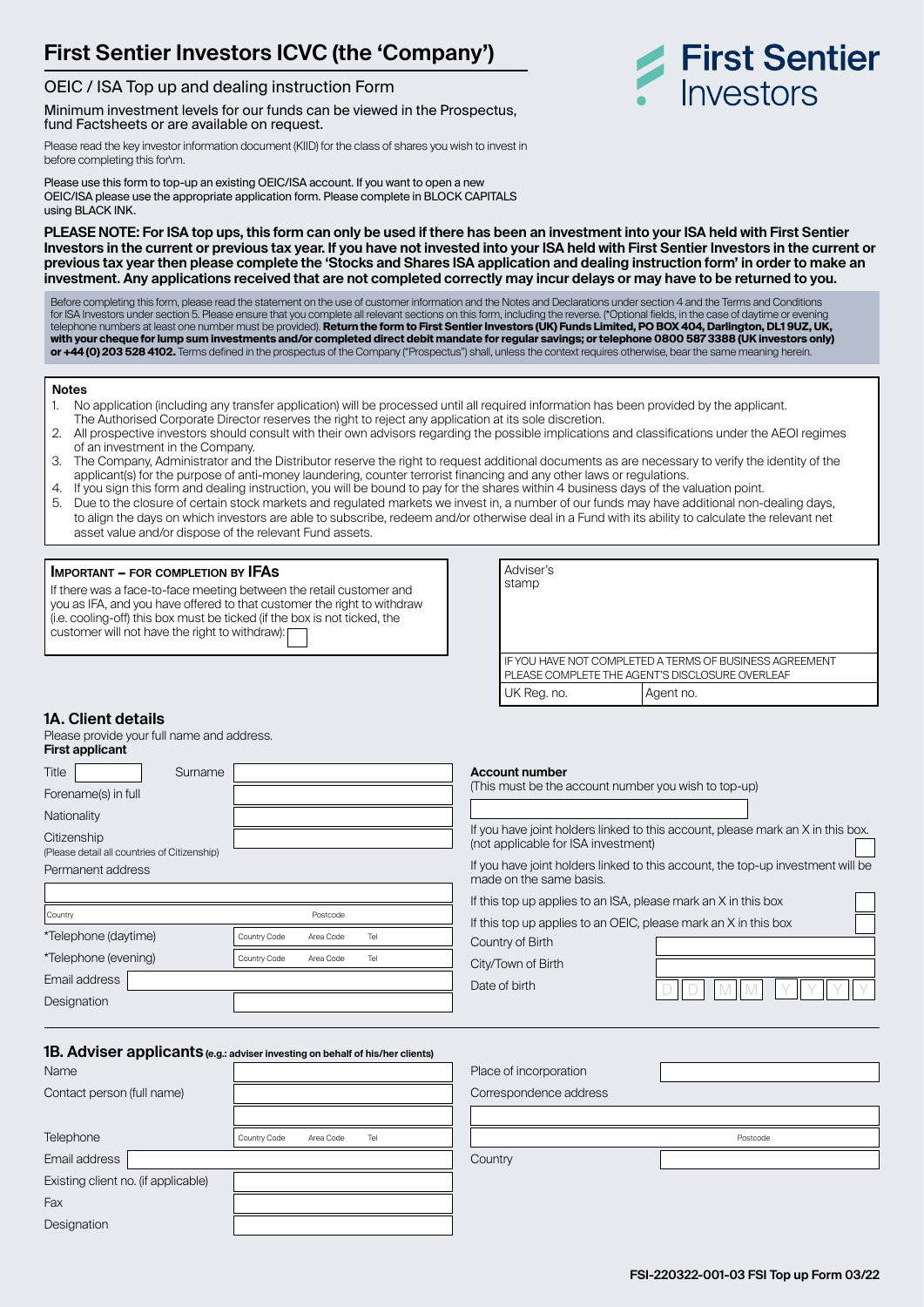### **2. Investment details**

Please indicate below your investment choices and the amount you wish to subscribe. By signing this form and dealing instruction, you are committed to pay the purchase price for the shares. Minimum investment levels for our funds can be viewed in the Prospectus, fund Factsheets or are available on request. Monthly savings are only available for Sterling classes. **Please note that a valid B class ISIN must be provided in order for your instruction to be processed.**

**Fund Identifier: valid B class ISIN**

| <b>Fund Name</b>        | (valid B class ISIN can be located on fund<br>share class Key Investor Information<br>Document - KIID)<br>Lump sum |  |  |  |  |  | Top Ups for<br>Regular Savers |  |  |  |  |
|-------------------------|--------------------------------------------------------------------------------------------------------------------|--|--|--|--|--|-------------------------------|--|--|--|--|
|                         |                                                                                                                    |  |  |  |  |  |                               |  |  |  |  |
|                         |                                                                                                                    |  |  |  |  |  |                               |  |  |  |  |
|                         |                                                                                                                    |  |  |  |  |  |                               |  |  |  |  |
|                         |                                                                                                                    |  |  |  |  |  |                               |  |  |  |  |
| <b>Total Investment</b> |                                                                                                                    |  |  |  |  |  |                               |  |  |  |  |

The allowance that can be invested in a Cash ISA or Stocks and Shares ISA, or any combination of the two is up to a maximum limit of £20,000 in the tax year 6 April 2022 to 5 April 2023. Please note that the maximum limit specified does not include any additional permitted subscriptions that may be available to a surviving spouse or civil partner of a deceased ISA investor. Please contact us for further details.

### **3. Income (if applicable)**

**This section should be completed only if you have selected Income units/shares and you wish the income to be paid to you. If this section Is not completed, any income generated from your investment will automatically be reinvested.**

| I wish to have income paid as per my existing income payment mandate OR |  |
|-------------------------------------------------------------------------|--|
|-------------------------------------------------------------------------|--|

I wish all income I have requested to be paid, to go to my Bank or Building Society account (please complete below)

| Name of bank or building society |          | Name of account holder       |   |
|----------------------------------|----------|------------------------------|---|
| Bank/Building Society address    |          | Account number               |   |
|                                  |          | Sort code                    | - |
| Country                          | Postcode | Building society roll number |   |
|                                  |          |                              |   |

### **The Direct Debit Guarantee**

.<br>م

- The Guarantee is offered by all banks and building societies that accept instructions to pay Direct Debits.
- If there are any changes to the amount, date or frequency of your Direct Debit we will notify you (normally 10 working days) in advance of your account being debited or as otherwise agreed.
- If you request us to collect a payment, confirmation of the amount and date will be given to you at the time of the request.
- If an error is made in the payment of your Direct Debit, by us or your bank or building society, you are entitled to a full and immediate refund of the amount paid from your bank or building society.
- If you receive a refund you are not entitled to, you must pay it back when we ask you to.
- You can cancel a Direct Debit at any time by simply contacting your bank or building society. Written confirmation may be required. Please also notify us.

| Instruction to your Bank/Building Society to pay Direct Debits<br>(for investors in Sterling classes only)        |                  | Originator's identification no.<br>)<br>Debit<br>Debit                                                    |
|-------------------------------------------------------------------------------------------------------------------|------------------|-----------------------------------------------------------------------------------------------------------|
| Name and postal address of your Bank/Building Society Branch                                                      |                  | <b>First Sentier</b>                                                                                      |
| To the Manager, Bank/Building Society                                                                             |                  | Reference no. (for office use only) :<br><b>Investors</b>                                                 |
| Address                                                                                                           |                  | Instruction to your Bank or Building Society                                                              |
|                                                                                                                   | Postcode         | Please pay First Sentier Investors (UK) Funds Limited                                                     |
| Name/s of account holder/s                                                                                        |                  | Direct Debits from the account detailed on this<br>instruction subject to the safeguards assured by       |
|                                                                                                                   |                  | the Direct Debit Guarantee. I understand that this<br>instruction may remain with First Sentier Investors |
| Bank/Building Society account no.                                                                                 | Branch sort code | (UK) Funds Limited and, if so, details will be passed                                                     |
|                                                                                                                   |                  | electronically to my Bank or Building Society.                                                            |
| Signature/s:                                                                                                      |                  | Date:                                                                                                     |
| Disasa wata that Daulis and Didding Castation mai instrument Dinast Dabit instrumentos for agment mass of against |                  |                                                                                                           |

lease note that Banks and Building Societies may not accept Direct Debit instructions for some types of account.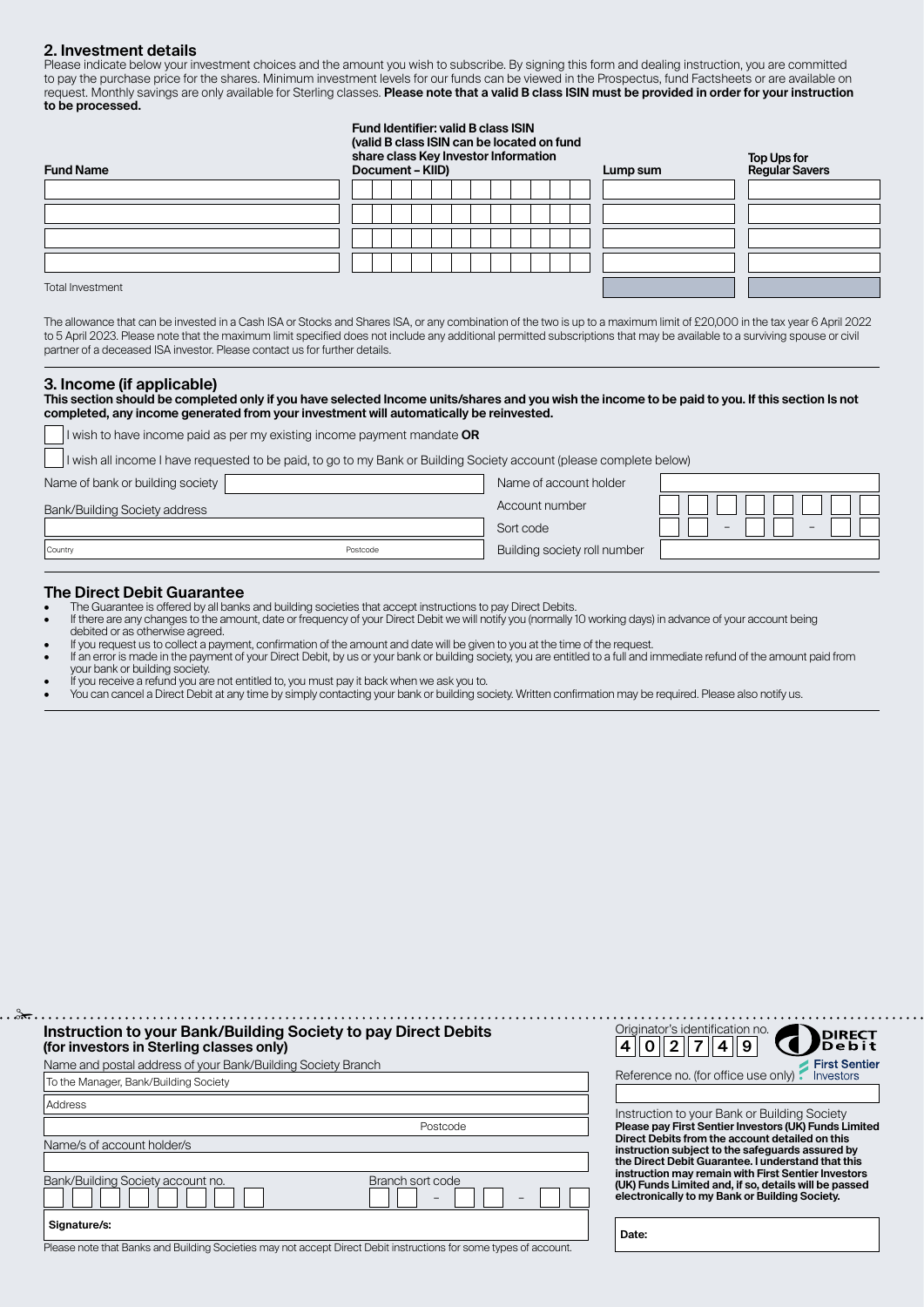# **4. Your signature and declaration**

Please read the declaration below before you sign and date this OEIC/ISA Top Up Form. By signing you make the declarations shown below, which shall have effect for the tax year referred to in Part 2 of this Application Form and each successive year in which you subscribe to the account, and confirm that you have read this form and the separate key investor information document ("KIID") for the fund(s) in which you have chosen to invest.

## **Declaration: To First Sentier Investors (UK) Funds Limited**

#### **I/We declare that:** • I am aged 18 or over;

- I declare that (except for any replacement subscription or additional permitted subscription made in accordance with regulation 5D(2)(a)(iia) or (iv) of the Individual Savings Account Regulations 1998) I have not subscribed, and will not subscribe, to any other Stocks and Shares ISA in the tax year referred to in Part 2 of this Application Form and I<br>will not subscribe to any other Stocks and Sh
- I have not subscribed, and will not subscribe, more than the overall subscription limit in total to any combination of permitted ISAs in the tax year referred to in Part 2 of this Application Form and in each successive year in which this declaration has effect;
- l am resident in the United Kingdom for tax purposes or, if not so resident, either perform duties which, by virtue of Section 28 of Income Tax (Earnings & Pensions) Act 2003<br>Crown employees serving overseas), are treated duties. I will inform First Sentier Investors (UK) Funds Limited if I cease to be so resident or to perform such duties, or be married to, or in a civil partnership with, a person who performs such duties;
- all subscriptions made, and to be made to this ISA belong to me;
- I have checked the information about me in this form and otherwise provided by me and it is correct to the best of my knowledge and belief. I will notify First Sentier Investors
- (UK) Funds Limited of any changes to the information without delay; I have read and understood and agree to be bound by First Sentier Investors ISA Terms and Conditions and the terms of this application form;
- 
- I am not a US Person (as defined in the Prospectus) or acting for the account or benefit of a US Person;<br>• Unless otherwise specified I am not "Specified United States Person" under the tax laws of the U.S.\* or a non-U.S
- For this purpose, a "Specified United States Person" will include, subject to certain exceptions, (A) an individual who is a citizen or resident of the U.S., (B) a partnership or forestight or the U.S. or corporation (incl decisions of the trust.
- I/We declare that I/we do not intend to sell or transfer any Shares which I/we may purchase to any person who is a Specified United States Person.
- 
- I am not a person resident or otherwise located in Canada. I am not an ERISA Plan asset (ERISA Plan being defined in the Prospectus).
- I acknowledge that the KIID can be obtained from the website www.firstsentierinvestors.com or hard copies can obtained by contacting Client Services on 0800 587 4141 (+44 131 525 8870) and consent to being provided with the KII documents in this form via the website. • I have received and read the KIID for the relevant share class.

### **I authorise First Sentier Investors (UK) Funds Limited:**

• to hold my cash subscriptions, ISA investments, interest, dividends, and any other rights or proceeds in respect of those investments and any other cash; and • to make on my behalf any claims to relief from tax in respect of ISA investments.

#### **I/We agree and consent:**

- to the First Sentier Investors ISA Terms and Conditions and authorise First Sentier Investors (UK) Funds Limited to manage my ISA in accordance with this application and
- those Terms and Conditions;<br>• where I have the right to withdraw this application, I may do so by completing a notice of withdrawal form and returning it to First Sentier Investors (UK) Funds Limited so as to<br>be received b
- 
- 
- to First Sentier Investors (UK) Funds Limited contacting me at the email address stated overleat;<br>• to notify First Sentier Investors (UK) Funds Limited immediately on becoming a US Person or holding on behalf or for th
- 
- not to transfer Shares to a US Person or a person who will hold the Shares on behalf or for the benefit of a US Person;
- to indemnity and hold harmless First Sentier Investors (UK) Funds Limited, the Investment Manager and First Sentier Investors ICVC and their respective agents from time to time to time for any costs or losses incurred, suf regulations.
- lagree to provide on request in a timely manner any information or documentation in relation to myself as may be necessary or desirable for the Company (or its agents) to comply with any reporting or other obligations and/
- 
- I acknowledge that the Company may, in accordance with the provisions of the Prospectus compulsorily redeem my shares in the Fund(s) if I acquire or are holding such units<br>
I horeach of the requirements or in the circu
- 
- l acknowledge that if I provide information and documentation that is in any way misleading, or fail to provide the Company (and/or its agents) with the requested information<br>and documentation necessary in either case to s all remedies at its disposal.
- l acknowledge that the Prospectus (General Information, Protection of client money) describes how you will settle purchases and redemptions of Shares with me, including (including where you will do so on a delivery versus required by the FCA Rules). I agree to you not treating my money as client money in those circumstances.
- I acknowledge that FSI UK will treat me as a retail client under the FCA's categorisation rules.<br>• I confirm that all the information made by me in this Application Form shall remain valid and I also undertake to imm registration details above in the subsequent years.

**Use of Customer Information**<br>The personal information that you provide in this application form will be processed by First Sentier Investors (UK) Funds Limited or its agents or third party administrators in The personal information that you provide in this application form will be processed by First Sentier Investors (UK) Funds Limited or its agents or third party administrators in accordance with the privacy notice provided alongside this application form (the "Privacy Notice"). In the event of an inconsistency between the content of this application form and the content of the Privacy Notice, the Privacy Notice will prevail.

If you are not an individual, the Privacy Notice applies to our processing of any personal information that you provide to us or that we otherwise process.

- Therefore, you must ensure that any individuals whose personal information is provided to us receive the Privacy Notice.
- In the event of an inconsistency between the content of this application form and the content of the Privacy Notice, the Privacy Notice will prevail.

#### **Notes**

- No application (including any transfer application) will be processed until all required information has been provided by the applicant. The Authorised Corporate Director reserves the right to reject any application at its sole discretion.
- 2. UK regulations require the Company to collect and disclose certain information about each investor and certain related persons and their investments in the Company to HM Revenue & Customs and/or other tax authorities overseas. These regulations (as amended or replaced from time to time) were enacted pursuant to an intergovernmental agreement signed by the UK with the United States to implement the US Foreign Account Tax Compliance Act ("FATCA"), similar bilateral agreements the UK signed with each of the British Crown Dependencies and Gibraltar ("UK FATCA") and a multilateral agreement with the UK signed with various jurisdictions to implement a similar regime known as the OECD Common Reporting Standard ("CRS", and together with FATCA and UK FATCA and similar regimes, the "AEOI regimes"). The Company may have further future obligations under the CRS and similar AEOI regimes.

All prospective investors should consult with their own advisors regarding the possible implications and classifications under the AEOI regimes of an investment in the Company.

3. The Company, Administrator and the Distributer reserve the right to request additional documents as are necessary to verify the identity of the applicant(s) for the purpose of anti‑money laundering, counter terrorist financing and any other laws or regulations.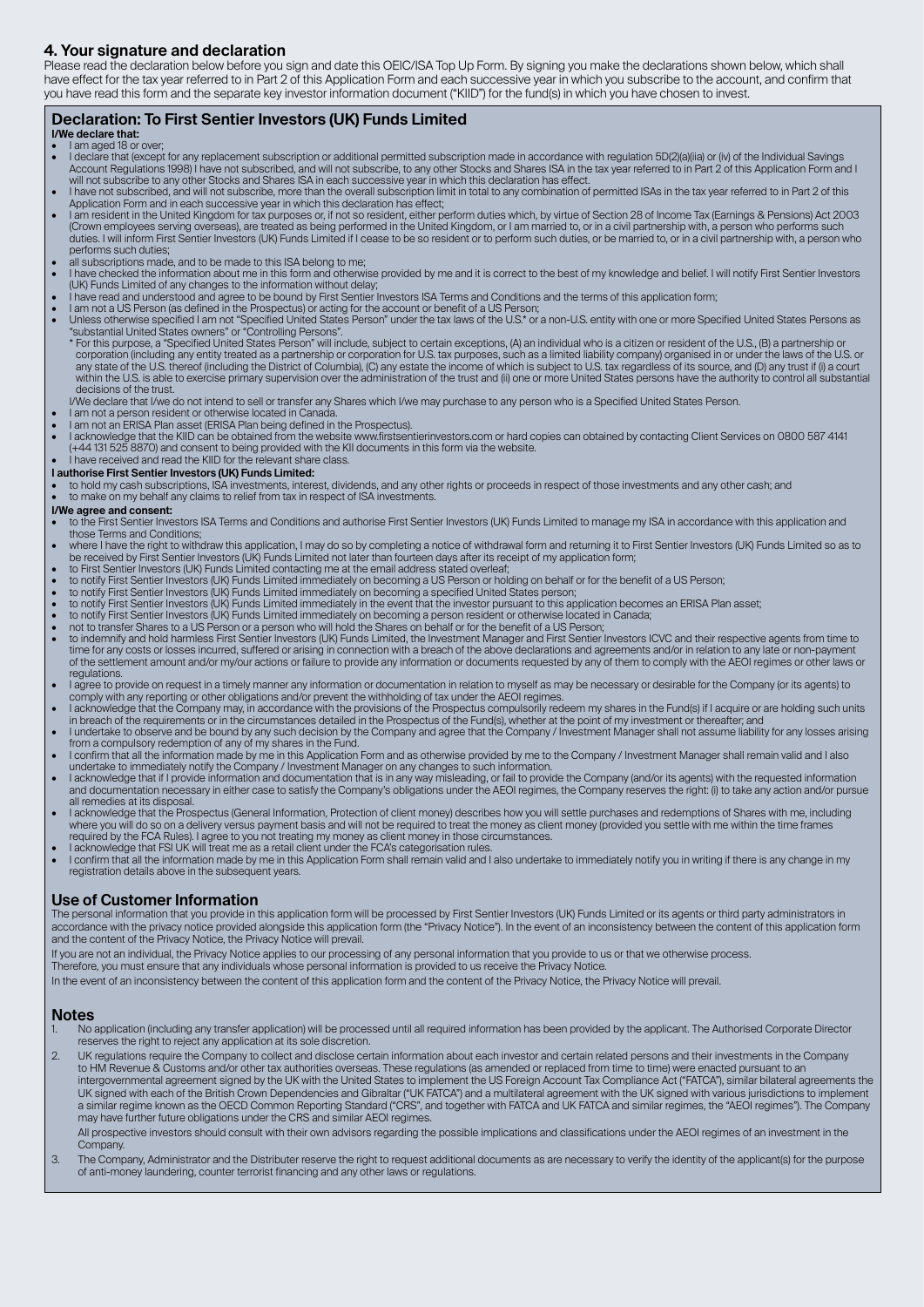### **Consent to Marketing**

**From time to time we and other First Sentier Investors group companies and their representatives may wish to send you information about other products and services available from First Sentier Investors by telephone, mail or email.**

**If you would like to receive such information, please tick this box.** 

# **By signing below you confirm your consent to the above use of your information.**

| Signature: | Date: |
|------------|-------|
| Signature: | Date: |

First Sentier Investors (UK) Funds Limited is authorised and regulated by the Financial Conduct Authority. Registered as a company in England and Wales with number 2294743. Registered office: Finsbury Circus House, 15 Finsbury Circus, London EC2M 7EB, (FCA registration number 143359).

#### **AGENT DISCLOSURE (ONLY TO BE COMPLETED BY ADVISERS): IN ACCORDANCE WITH THE REQUIREMENTS OF THE MONEY LAUNDERING REGULATIONS 2017, I HAVE OBTAINED AND RECORDED APPROPRIATE IDENTIFICATION EVIDENCE OF THE APPLICANT AND ON REQUEST SHALL PROVIDE A CERTIFICATE AND EVIDENCE TO THAT EFFECT, COMPLYING WITH THE JOINT MONEY LAUNDERING STEERING GROUP COMPLIANCE NOTES.**

### **Signature: Date:**

#### **5. Terms and Conditions for ISA Investors 1 Definitions**

In these Terms and Conditions certain words we use have special meanings. We tell you what these are below:

"Account" – your First Sentier ISA which is governed by these Terms and Conditions.

"Account Investments" – the assets held from time to time within the Account.

"ACD" – First Sentier Investors (UK) Funds Limited as authorised corporate director of First Sentier Investors ICVC.

"Application Form" – the Application Form or transfer form (where appropriate) that you complete when applying to invest in the Funds.

"Business Day" – any day (excluding Saturdays, Sundays and public holidays) on which banks are open to conduct normal banking business in London, except for the last business day before Christmas.

"Client Money" means money that we receive or hold on your behalf and that we treat as Client Money in accordance with the Client Money Rules. "Client Money Bank Account" is an account we set up with a bank to hold Client Money as defined by the Rules.

"Client Money Rules" – has the meaning given to that expression in the Rules.

"Collection Date" – the day in any calendar month on which your account is debited with the payment for your monthly subscription.

"Company" – First Sentier Investors ICVC.

"Financial Conduct Authority" – of 12 Endeavour Square, London E20 1JN or any successor authority.

"Fund"/"Funds" – any or all of the sub-funds of the Company, as selected by you in your Application Form.

"ISA" or "Individual Savings Account" means an Account set up and managed under the ISA Regulations.

"ISA Manager" – a person who is an 'account manager' under the ISA Regulations.

"ISA Regulations" – the Individual Savings Account Regulations 1998 as amended from time to time.

"Regular Saver" – an investor who subscribes by means of a regular monthly payment to be collected by direct debit.

"Rules" – the rules of the Financial Conduct Authority as amended from time to time and which govern these Terms and Conditions.

"Terms and Conditions" – these Terms and Conditions and the statements and declarations made by you in your Application Form.

"Valuation Dates" – 31 January and 31 July in each calendar year or, if any such date is not a Business Day, the previous Business Day, or such other dates nominated from time to time by us on which the investments in your Account will be valued.

"Year" – a tax year beginning on 6 April in any year and ending on 5 April in the following year.

"us"/"we"/"our" – First Sentier Investors (UK) Funds Limited. "you"/"your" – the Account holder.

#### **2 Introduction**

These Terms and Conditions and the Application Form are the agreement between you and us for the management of your Account. You are advised to read these Terms and Conditions carefully. If there is anything you do not understand please contact your financial adviser or call us on 0800 587 4141 (+44 131 525 8870 if outside the UK).

#### **3 Opening an Account**

- 3.1 You must subscribe to the Account with your own money.
- 3.2 To subscribe to an Account, you must complete and sign an Application Form and return it to us with either a cheque for the amount you want to invest or a completed direct debit authorisation.
- 3.3 Subject to 3.4, your Account will begin (subject to any right you have to cancel it) when we receive your correctly completed Application Form and accompanying documents and subscriptions, unless we need to clarify or obtain further information about you.
- 3.4 We do not have to accept applications.
- 3.5 We will acknowledge your correctly completed Application Form within one Business Day of receiving it.
- 3.6 You may normally only subscribe in the ways set out below, although we may accept payments in other forms which the ISA Regulations allow. You may invest either:
	- a) by a lump sum payment made by cheque, or by a transfer from an existing ISA; or
	- b) by monthly payments by direct debit to us.

### 3.7 The minimum subscription:

- a) for a lump sum investment is initially £1,000 per Fund within an Account with subsequent payments of at least £500 per Fund within an Account.
- b) for Regular Savers is £50 per month per Fund within an Account.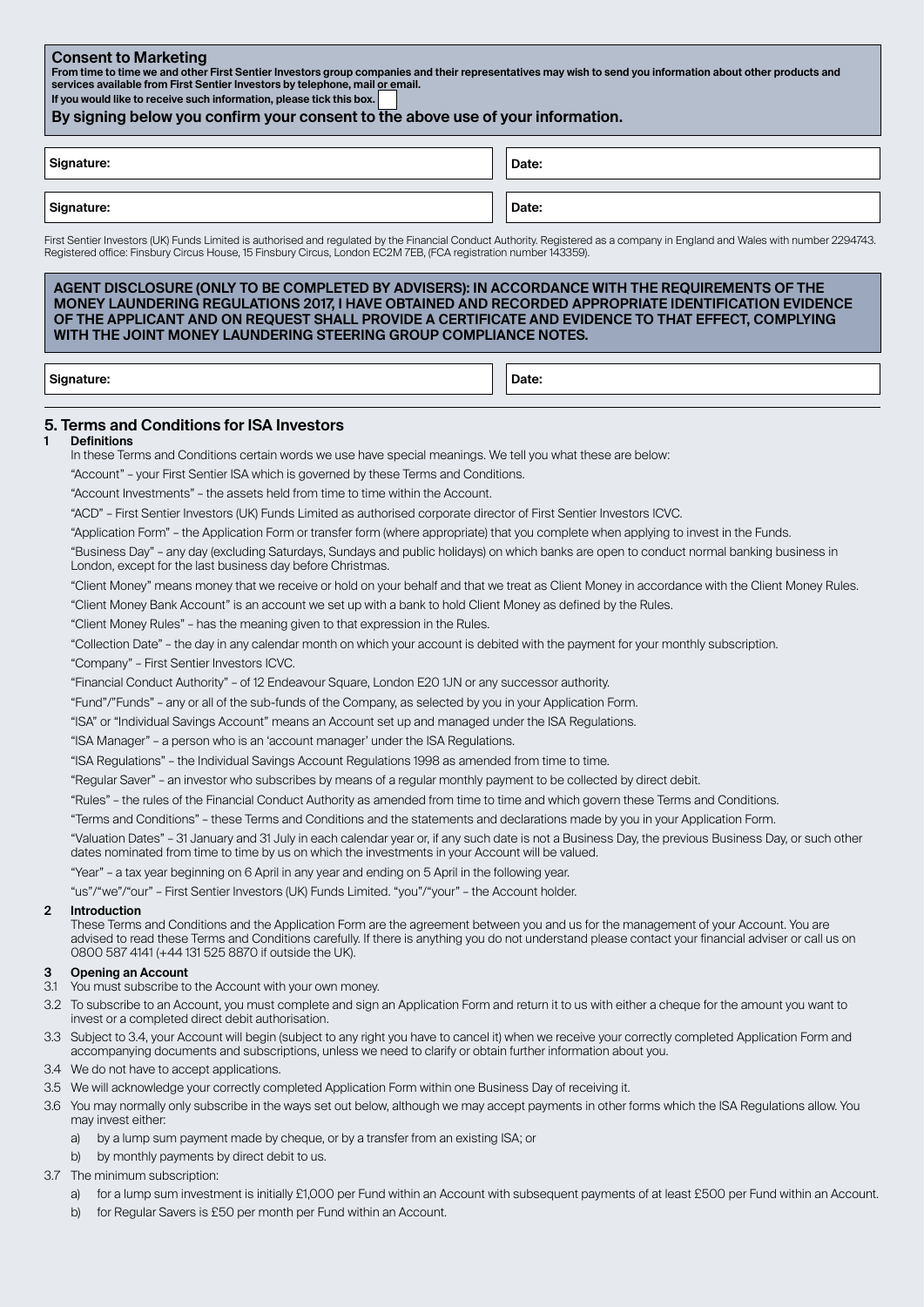- 3.8 The allowance that can be invested in a Cash ISA or Stocks and Shares ISA, or any combination of the two is up to a maximum limit of £20,000' in the tax year 6 April 2022 to 5 April 2023.
- 3.9 Where you apply for shares in the Funds under a distance contract, i.e. without any face-to-face contact with your financial adviser, whether such investments are made direct or through the First Sentier ISA, you will not receive cancellation or cooling-off rights.
- 3.10 Where you apply for shares in the Funds under a contract entered into in a face-to-face meeting with your financial adviser, whether such investments are made direct or through the First Sentier ISA, you will have cancellation rights unless you have an agreement with your financial adviser that excludes those rights.
- 3.11 Where cancellation rights apply, after we accept your Application Form, we will send you a notice giving you 14 days to cancel your investment. In those circumstances, if any money has been invested and has reduced in value at the time you cancel, you will lose the amount by which it has reduced. If an ISA is cancelled within the cancellation period, investors are treated as though they have not subscribed to an ISA within the tax year in which it has been cancelled.
- 3.12 You can apply to transfer an existing stocks and shares ISA or current tax year subscriptions from an existing cash ISA to us. When the transfer takes place the existing account must be in cash. This will normally be arranged with the relevant ISA Manager. We will invest the sum transferred at the next valuation point in your chosen Fund after we receive the Application Form and cheque from the previous ISA Manager for the full amount transferred. Once your existing ISA account (or current tax year subscriptions in your exiting cash ISA) has been transferred you will be subject to these Terms and Conditions.
- 3.13 You must tell us immediately in writing if you are no longer eligible to invest in an ISA.
- 3.14 We will not accept any further payments if the ISA Regulations no longer give you the right to invest in an ISA.
- 3.15 The Account is offered for the purposes of our funds business and can only be used to invest in the Company's Funds and not the funds of any third party firm or group. When we or our nominee hold your shares in the Funds we do so as an ISA Manager as an excluded custody activity and not subject to the FCA's custody rules.

# **4 Application of lump sum cash**<br>**4.1** If you make a lump sum cash pa

- If you make a lump sum cash payment, we will use it to buy shares in your chosen Fund. This will take place by not later than the next Business Day after we receive your correctly completed Application Form and cheque.
- 4.2 We will send you a contract note on the next business day after we have bought the shares.
- 4.3 We may manage the investments in your Account with the investments of other individual savings accounts that we manage. We may also aggregate such investments and we may consolidate them with those of other accounts which we manage for you.

### **5 Collection and application of monthly subscriptions for Regular Savers**

- 5.1 You will receive a Regular Saver's acknowledgement letter after we receive your Application Form.
- 5.2 If you are a Regular Saver, your subscription will normally be collected from your bank or building society account on the 15th of each month (or the next Business Day should that day fall on a Saturday, Sunday or public holiday). We will normally invest subscriptions at the next 12 noon valuation point (the time of day at which we work out the price of shares). Interest will not accrue and will not be paid on monthly subscriptions, if any, held in the account between the date of collection and the date of investment.
- 5.3 If your bank or building society refuses any request for a monthly subscription, we reserve the right, without notice to you, to cease to attempt to collect that or any other monthly subscription.
- 5.4 If you are a Regular Saver you may tell us in writing to increase or decrease the amount of regular monthly subscriptions. This is subject to two conditions:
	- a) the monthly subscription after the change must be not less than £50; and
	- b) the maximum subscription must not exceed the annual maximum ISA limits (see above).
	- You may choose to stop making such subscriptions. Your notice will take effect from the seventh business day following the day we receive it.

5.5 If:

- a) you are a Regular Saver and you stop making regular monthly subscriptions; or
- b) the total of all your subscriptions is less than £1,000, then we can close your Account by giving you one month's notice.

# **6 Ownership of shares**

- Title to (i.e. ownership of) the investments in your Account will be registered in the name of First Sentier Investors (UK) Funds Limited, or such other person, called the nominee, as we nominate.
- 6.2 You will be and must remain the beneficial owner of all the investments in your Account. This means that, although we hold them in our name or in the name of our nominee, they really belong to you and they are held so that it is readily apparent that they don't belong to us, the nominee or any associate of either.
- 6.3 Certificates or other documents evidencing title to the investments in your Account will be held by First Sentier Investors (UK) Funds Limited, or as we direct.
- 6.4 There will not be any separate documents of ownership as evidence of your entitlement. Therefore in the event of default, any shortfall in the shares registered in the name of the nominee may be shared proportionately among all clients whose investments are so registered.
- 6.5 Neither you nor we nor our nominee shall grant any security interest over, or enter into any stock lending transaction with any third party in relation to any of your investments in the Account nor may we or you borrow money on your behalf against the security of your ISA investments or use those investments as indemnity for a loan.
- 6.6 You may not dispose of or otherwise transfer any interest or investments in the Account or cash sums held in the Account.
- 6.7 Neither we nor any nominee shall release any investments in the Account into the possession of, or any control of a third party except on your or your duly appointed agent's instructions.
- 6.8 Except as provided in these Terms and Conditions, neither we nor the nominee shall have any claim, lien, or right of retention over, or any right to sell, investments in the Account.
- 6.9 We or the nominee will maintain records of the ISA investments which meet the requirements of the Rules.

6.10 We accept responsibility for any default of any nominee.

# **7 Management of the investments in your Account**<br>**71** We agree to act as ISA Manager to manage your Ac

- 7.1 We agree to act as ISA Manager to manage your Account in accordance with the ISA Regulations and under these Terms and Conditions.
- 7.2 We will invest your subscriptions in shares in the Fund(s) of your choice. The investment objective of each Fund is set out in its key investor information document and also in the Company's Prospectus. Details of any restrictions on the types of investments or markets on which transactions can be executed are set out in the Prospectus.
- 7.3 If you are a Regular Saver we will reinvest distribution income from shares held in your Account in further shares in the relevant Fund(s). If you are a lump sum investor, you may choose, by writing to us, to have income paid out to you if you have income and accumulation shares.
- 7.4 We may employ agents in connection with the services we provide and may delegate all or any of our powers or duties to any delegate(s) of our choice in accordance with the ISA Regulations, provided that your Account shall at all times be managed in accordance with the ISA Regulations and under these Terms and Conditions by an ISA Manager.
- Please note that the maximum limit specified does not include any additional permitted subscriptions that may be available to a surviving spouse or civil partner of a deceased ISA investor. Please contact us for further details.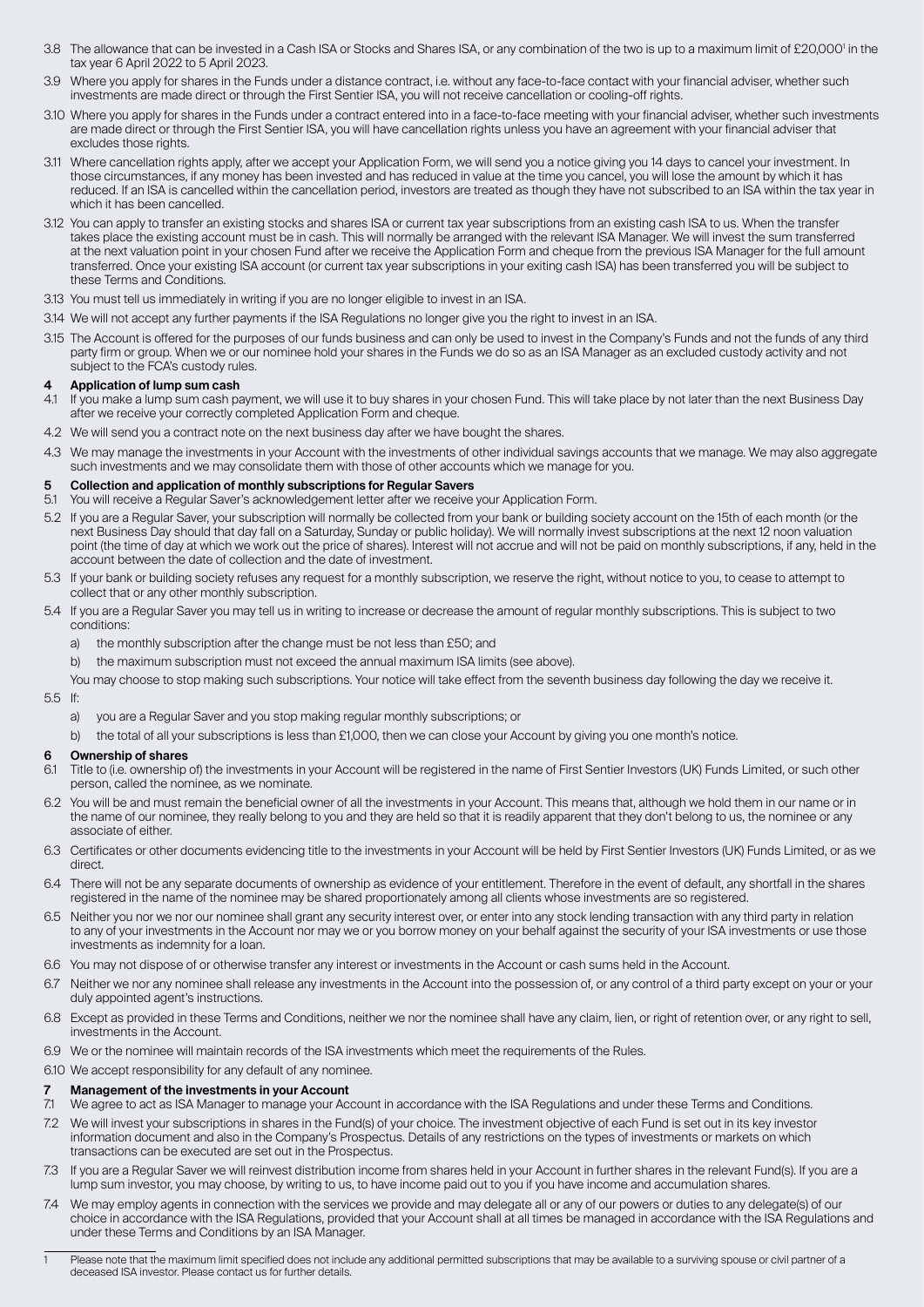- 7.5 We will satisfy ourselves that any person to whom we delegate any of our functions or responsibilities under these Terms and Conditions is competent to carry out those functions or responsibilities.
- 7.6 We will not be liable for the negligence or misconduct of any such agent or delegate, except where we are guilty of negligence, wilful default or fraud in our choice of such agent or delegate.
- 7.7 Paragraphs 7.4, 7.5 and 7.6 do not exclude or restrict any liability we have to you under the ISA Regulations, the Financial Services and Markets Act 2000 or the Rules.

# **8 Management of the money in your Account**<br>81 Where we settle purchases by issuing shares

- Where we settle purchases by issuing shares in the relevant Fund(s) and putting your name on the Company's register of shareholders before we receive your payment we will not be required to treat money we receive from you as Client Money because the money you paid will be immediately due and payable to the Company. However if we exercise our discretion to delay issuing shares until payment is received from you then we will settle with you on a delivery versus payment basis in accordance with the Rules and will not be required to treat your payment for the shares as Client Money. Where we settle redemptions of shares with you we will also settle with you on a 'delivery versus payment' basis under the Rules and will not be required to treat the money pending payment to you for redemption of your shares as Client Money.
- 8.2 You agree to us not treating your money as Client Money as described above provided that we settle with you within the timeframes required by the Rules. This means we must settle with you by the close of business on the next Business Day following our receipt of the money. If for any reason we have not paid redemption money to you or purchase money to the Company for your shares within this timeframe then the money we receive from you or hold for return to you will be treated as Client Money as set out below.
- 8.3 Any money which is held on your behalf as Client Money under the Rules will be deposited in a segregated non-interest bearing Client Money Bank Account. No interest is payable to you on Client Money held in a Client Money Bank Account. This Client Money Bank Account will be separate to any account used to hold money belonging to us in our own right. All Client Money Bank Accounts are opened with an appropriate bank or banks in accordance with the Client Money Rules. Client Money Bank Accounts are usually 'pooled' accounts which means that your money will be held in the same account as money belonging to other investors in our Funds. We will not be responsible for any actions or omissions of the bank or banks with which we hold Client Money, although we will take care in selecting such banks.
- 8.4 If the bank where your money is held becomes insolvent, we will have a claim on behalf of its clients against the bank. If however the bank cannot repay all of its creditors, any shortfall may have to be shared pro rata between them. In addition you may be entitled to recover compensation from the Financial Services Compensation Scheme (FSCS), however the availability of compensation depends on the type of business being conducted. Further information about compensation arrangements is available from the FSCS (www.fscs.org.uk).
- 8.5 Neither the Company nor the ACD will be responsible for the actions or omissions of or any losses caused by the bank or banks with which we hold Client Money. Our liability for such actions and omissions and such losses is excluded to the maximum extent permitted by law or regulation.
- 8.6 We will report to you at least once a year on any Client Money balances we hold for you as at close of business for a specific date, as selected by us, and will do so by sending you a statement to your usual address. If, as at close of business for a specific date, as selected by us, we do not hold any Client Money balances for you, no statement will be sent to you. You may request additional statements of your Client Money balances but we reserve the right to charge you for these additional statements.
- 8.7 Your Account does not include a cash ISA component as we are not permitted to take deposits and all cash balances will therefore be purchase monies or redemption proceeds in relation to transactions in shares in our Funds.
- 8.8 In certain circumstances where there has been no activity on your Account for 6 years or more, the FCA Rules permit us to pay any Client Money away to a charity of our choice, provided that we have taken reasonable steps to trace you and to return the balance. The money paid away to charity will cease to be Client Money at this point. We will only do this if it is lawful to do so at the time and in compliance with the Client Money Rules. We will make all reasonable attempts to contact you in accordance with the Rules, including writing to you at your last known address by post or by electronic mail to inform you of our intention to pay the sums to charity if we do not receive instructions from you within 28 days. Different procedures may apply for smaller sums of £25 or less.
- 8.9 You agree that we may use any available means to determine the correct contact details for you, including telephoning you on any landline, mobile or other contact number we have for you, searching internal records, media advertising, searching public records, mortality screening and using credit reference agencies or tracing agents.
- 8.10 If in future you seek to claim the Client Money balance paid away by us, we or a member of our group will have undertaken on a legally enforceable basis to pay you back the actual balance paid to charity. The repayment of your money will not include any interest on that sum. If you require any further information about the possibility that Client Money which has not been claimed by you for six years or more may be paid to charity please contact us for more information. We are required to keep detailed records of all Client Money balances paid away to charity for an indefinite period. We and not you are responsible for any costs related to paying away unclaimed Client Money in this way.

# **9 Charges**

- You should consult the Company's Prospectus for details of the current level of all charges payable for the Funds. Because of the initial charges the deductions for charges and expenses are not made uniformly throughout the life of investment in the Funds but are loaded disproportionately on to their early years.
- 9.2 The amount (if any) of the charges, how they are charged or reimbursed and the date for payment can be changed on giving you 60 days' written notice.
- 9.3 If you switch shares between the Company's Funds a switching charge may be made. The Company's Prospectus and the key investor information document give details of these charges.
- 9.4 Under certain circumstances, high levels of buying and selling in a Fund may increase the dealing costs and affect the value of the assets in the Fund. To prevent this effect, called 'dilution', the ACD may apply a 'dilution adjustment' to the share price for those investors dealing in the Fund on the day when shares are bought or sold. On days when there are net inflows to a Fund, any dilution adjustment will have the effect of increasing the relevant share price and conversely, on days when there are net outflows from the Fund, any dilution adjustment will have the effect of reducing the relevant share price. When the ACD applies a dilution adjustment, it is paid into and becomes part of the assets of the relevant Fund. You will find further details of dilution adjustment in the Company's Prospectus.

### **10 Your Rights**

- 10.1 We will on request send you the report and accounts of the Company twice a year and any other information issued by us to shareholders free of charge.
- 10.2 If you so request in writing we will arrange (subject to any legislative provisions) for you to be able to:
	- a) attend and vote at shareholder meetings; and
	- b) receive a copy of the annual report and accounts issued to investors and any other information/entitlements which are issued to investors,
	- in relation to every Fund for which you have investments in your Account.

If you do not give us specific instructions on how you would like to vote on any issue on which your holding gives you voting rights, we will vote on your behalf as we see fit.

#### **11 Transfer to another ISA Manager**

- 11.1 On your instruction all of your current year's Account, and/or all or part of your previous years' Account, with all rights and obligations, shall be transferred to another ISA Manager, (or that manager's nominee, or you and the manager jointly) who is eligible to act under the ISA Regulations, is approved by HM Revenue & Customs (HMRC) and who agrees to accept the transfer. We will comply with your instructions within such time as is stipulated by you (provided such time stipulated by you is not less than 10 Business Days) and, in any event, within 30 calendar days of receipt of your instructions.
- 11.2 The transfer will be subject to a retention of assets from your Account to cover our charges and expenses, and any liabilities for tax.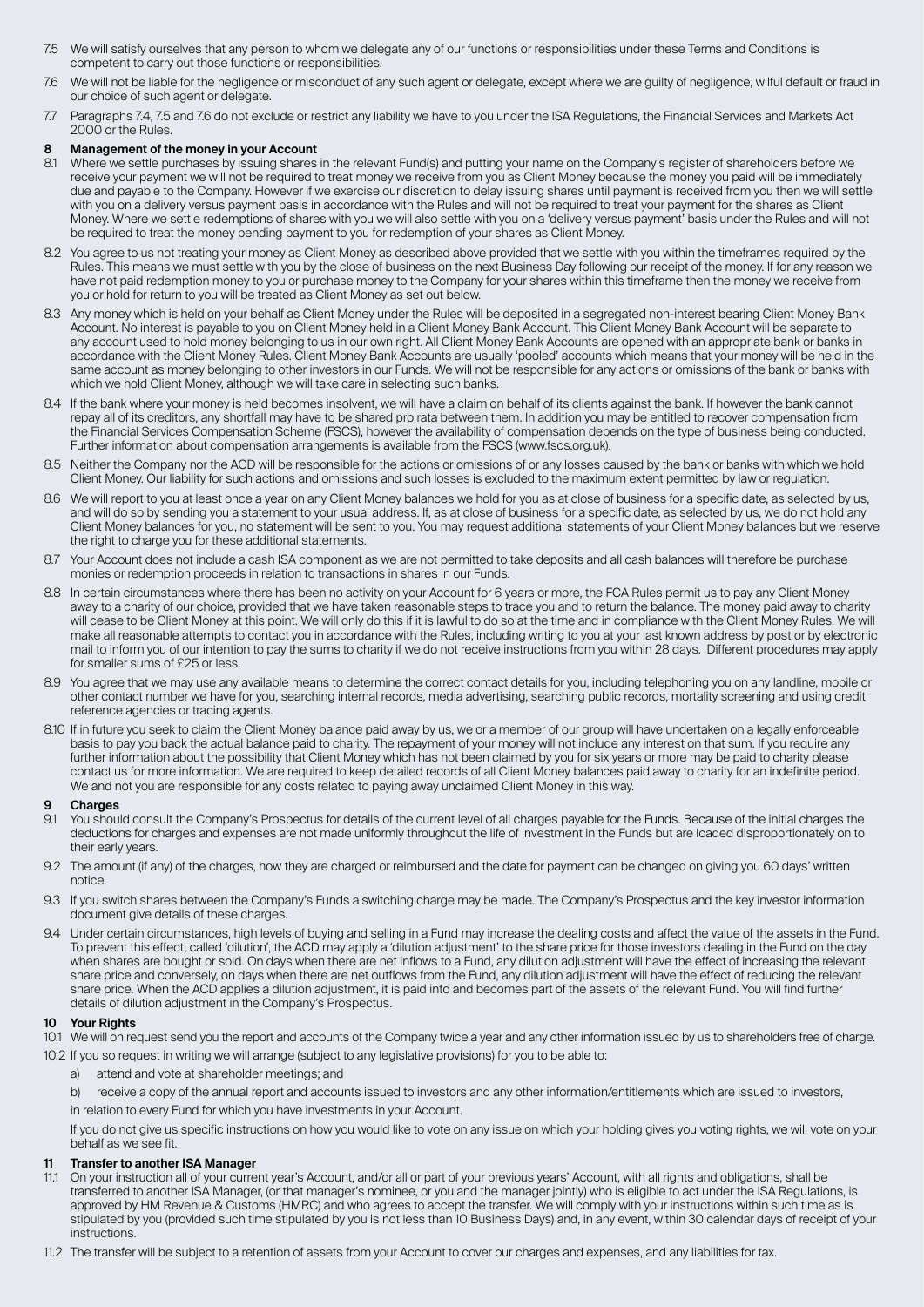#### **12 Merger**

If, when you subscribe to your Account, the Regulations permit us to merge the investments of previous ISA subscriptions belonging to you with those in your Account (whether purely for administrative purposes or otherwise), then these Terms and Conditions will apply to all those investments for all purposes for which mergers are allowed under the ISA Regulations. If the subscriptions in your Account are in future merged with those of another ISA which we manage, then these Terms and Conditions shall cease to apply in favour of those of that other ISA.

#### **13 Delegation and Transfer of Our Duties**

- 13.1 We may delegate any of our duties as ISA Manager to any other subsidiary of the Mitsubishi UFJ Trust and Banking Corporation.
- 13.2 In signing the Application Form you agree that we may transfer our responsibilities as ISA Manager to any such group company which is approved under the ISA Regulations as an ISA Manager.
- 13.3 A transfer is subject to that other group company writing to you and agreeing to carry out all our duties and obligations in respect of your ISA. If it does so, you agree that we will be released from all those duties and obligations that the new ISA Manager has undertaken to carry out.
- 13.4 We shall satisfy ourselves that any delegate or new ISA Manager is competent to carry out those functions and duties delegated or transferred.
- 13.5 To the extent of any transfer pursuant to clause 13.2 you agree that we may transfer any Client Money we hold for you to a transferee as part of transferring all or part of our business to that firm (e.g. if we are reorganising our group) and that we do not need to obtain a separate additional consent from you in advance of the transfer to the recipient firm provided we have put arrangements in place for the transfer in accordance with the relevant Rules, including ensuring that:
	- a) the Client Money being transferred relates to the business being transferred;
	- b) the firm to whom we transfer your Client Money will be required to return your Client Money held with them as soon as practicable on your request; and
	- c) the firm to which we have transferred your Client Money will hold it in accordance with the Client Money Rules (so far as they apply to that firm) until they return your Client Money or, if the Client Money Rules do not apply to that person, that we will take appropriate steps to satisfy ourselves that appropriate measures will be put in place to protect your Client Money until it is returned.

# **14 Closing your Account**

- 14.1 We may close your Account immediately on giving you written notice if we believe it is impossible to administer your Account under the ISA Regulations or you are in breach of the ISA Regulations.
- 14.2 Your Account will close automatically with immediate effect if it no longer satisfies the ISA Regulations. We will notify you in writing if this happens.
- 14.3 We can close your Account on one month's notice if you fail to pay any money due under this agreement or are in breach of any of the terms of this agreement.
- 14.4 We may terminate our appointment as ISA Manager at any time without penalty by giving you 60 days' notice to that effect.
- 14.5 You may, by writing to us, request that all of the investments in your Account be withdrawn at any time and that your Account be closed immediately on receipt of your notice. You may request that the investments in your Account and cash and rights attaching to them be transferred to you or be realised and the proceeds paid to you. We will comply with your instructions within such time as is stipulated by you (provided such time stipulated by you is not less than 10 Business Days) and, in any event, within 30 calendar days of receipt of your instructions.
- 14.6 Closure will not affect the completion of any transactions already begun and any outstanding fees will remain payable. We will promptly account to you for all the shares and cash held, but we can keep any shares and cash we need to settle transactions already initiated and outstanding fees. You will pay to us fees and transaction charges owing at the date of closure.
- 14.7 Following the death of an investor, the relevant Account will close on the earlier of (i) the date on which the investor's personal representative closes their Account, (ii) the date on which the administration of the investor's estate is completed, and (iii) the third anniversary of the date of the investor's death. From 6 April 2018, the tax concessions within the Account will continue to apply until the date on which the Account is closed. No further subscriptions or additions shall be made to a deceased investor's account following the date of their death.

#### **15 Withdrawal**

- 15.1 You may ask to withdraw any part of the investments in your Account at any time by having them transferred to you or realised and the proceeds paid to you provided that:
	- a) the withdrawal is to a value of a minimum of £500; and
	- b) the value of the assets remaining within your Account does not as a consequence fall below £1,000 (subject to payment for any outstanding transactions, accrued fees and expenses).
- 15.2 You must make your request for withdrawal in writing to the address set out below or such other address as we tell you, and we will acknowledge such instruction in writing sent to your address. In your request, you should specify whether the investments and cash in your Account and the rights attaching to them should be transferred to you or be realised and the proceeds paid to you. We will comply with your instructions within such time as is stipulated by you (provided such time stipulated by you is not less than 10 Business Days) and, in any event, within 30 calendar days of receipt of your instructions.

### **16 Periodic reports and accounts**

- 16.1 We will also send a report to you for a six month period ending on a Valuation Date (or the period starting on the commencement of your Account and ending on the next Valuation Date). This report will contain a valuation of the investments in your Account at the most recent Valuation Date and to the extent required by the Rules and ISA Regulations, details of all transactions and holdings relating to your Account during the relevant period. The report (which will not contain a measure of performance) will also include the information required by the Rules.
- 16.2 Access to documents and information at the offices of the ACD may be restricted from time to time in order to comply with law or Government guidance relating to pandemic or other emergency circumstances. We will keep copies of all contract notes and other statements of dealing. They will be available for you to inspect at our Edinburgh offices on any Business Day between the hours of 9am to 5pm. If you wish to inspect copies of your contract notes and statements please contact:

Client Services First Sentier Investors (UK) Funds Limited PO Box 404 **Darlington** DL19UZ

# **17 Changes**

- Save as otherwise provided below, we can change these Terms and Conditions at any time by giving you a minimum of 60 days' notice in writing, providing such change does not result in a breach of any rules or regulations, including your Account ceasing to qualify under the ISA Regulations.
- 17.2 Amendments to these Terms and Conditions may be made without notice where such amendments are reasonably required to comply with or to be able to operate more closely with law or regulation including (but without prejudice to the foregoing generality) the Rules and the ISA Regulations, subject always to the Rules or other applicable law or regulation.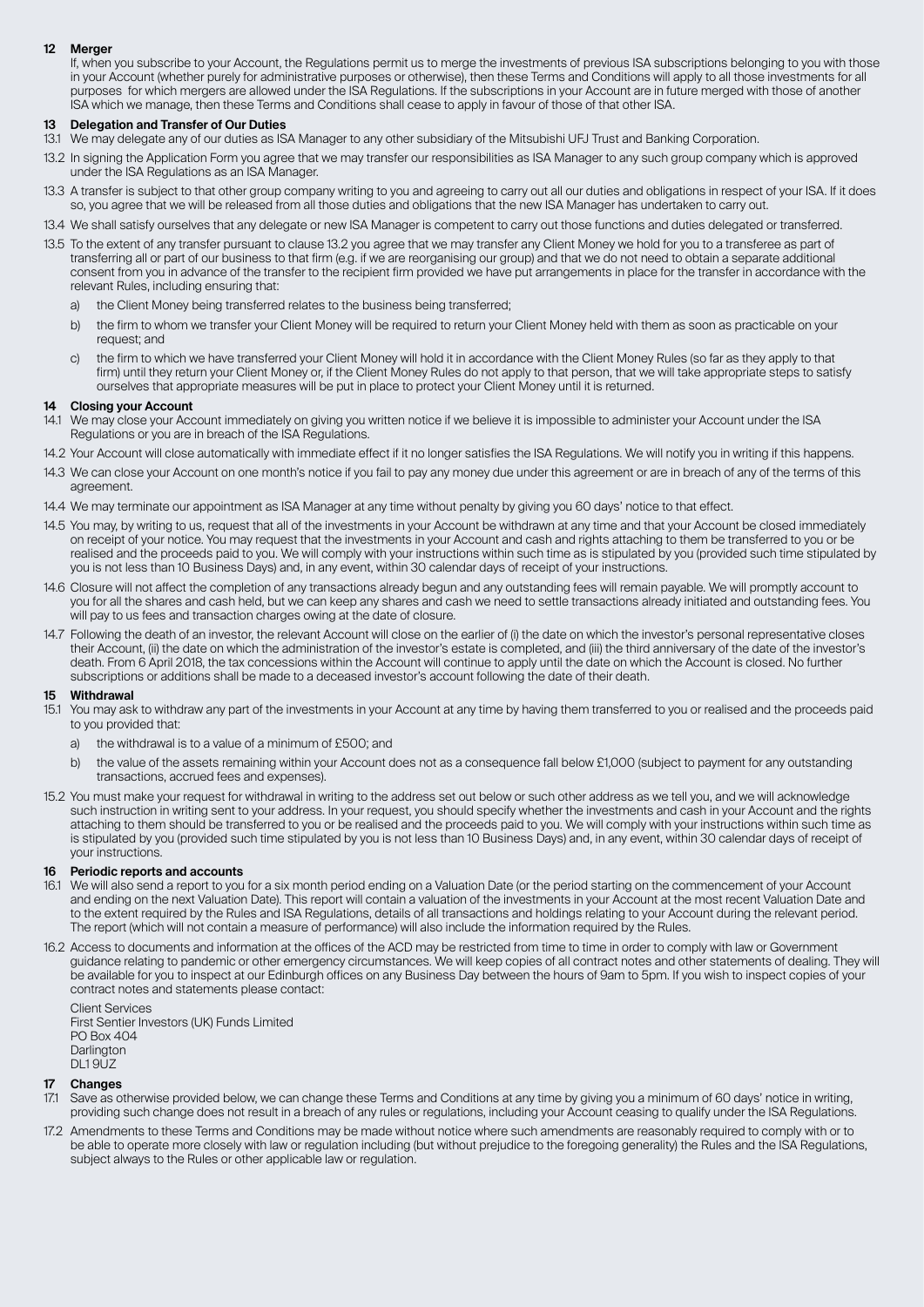#### **18 General**

- 18.1 To the extent the ISA Regulations allow us, we may make claims, conduct appeals and agree on your behalf liabilities for the relief from tax in respect of your Account.
- 18.2 Whilst we will try to invest successfully, we are not responsible for any loss or fall in value of your Account, except for any loss or fall occurring as a direct result of our fraud, wilful default or negligence of any group company or gross misconduct or a breach of the Financial Services and Markets Act 2000 or any regulations made under it. We accept no liability for the default of any third party except as set out in paragraphs 6.10 and 7.6 of these Terms and Conditions.
- 18.3 The value of the investments in your Account and the income from them may fall as well as rise due to market movements and, where applicable, exchange rate fluctuations. You may not get back the amount invested. You are reminded that past performance is no guarantee of future returns.
- 18.4 You undertake that, while your Account is open you will remain the beneficial owner of the investments and cash in your Account free of any lien, charge or encumbrance. You agree to indemnify us against all costs, expenses, demands and losses (including any taxation attributable to the investor) which we may incur in the lawful and proper exercise of our duties.
- 18.5 If any of the following happen:
	- a) failure, interruption or delay in the performance of our obligations resulting from breakdown, failure or malfunction of any telecommunications or computer service, industrial disputes, failure of third parties to carry out their obligations, acts of governmental or supranational authorities, or
	- b) any other event or circumstance whatsoever not reasonably within our control we will not be liable to you nor have any responsibility of any kind for any loss or damage incurred or suffered by you as a result.
- 18.6 We will have an interest in all purchases or sales of shares for your Account, because we are also the ACD. As such we (or our nominee) may act as principal in all purchases or sales of shares for your Account.
- 18.7 When we buy or sell shares for your Account we may have, directly or indirectly, a further interest in that transaction. This may occur, for example, where we deal collectively for you and for other clients, where other clients already have holdings in the Fund you have selected, or where we act for both the buyer and seller in a transaction. We will not further inform you of any interest before such a transaction.
- 18.8 We will notify you if, by any reason of any failure to satisfy the provisions of the ISA regulations, your Account has, or will, become no longer exempt from tax.

# **19 Confidentiality**

- We may have to disclose any information known to us relating to your business or affairs to HMRC or any other relevant regulatory or legal or criminal authority (including, without limitation, the Financial Conduct Authority) as required to be disclosed by law, the Rules or the ISA Regulations. Any such disclosures may be made without your knowledge or consent. We will not be liable for any disclosure made in accordance with this paragraph in good faith to any such authority.
- 19.2 You authorise us to provide HMRC with all the relevant particulars of your Account and the investments in your Account which HMRC may reasonably request in connection with your Account.

#### **20 Taxation**

Growth within your Account is free of any liability to capital gains tax or income tax. On closure of your Account you have no liability for capital gains tax or income tax on the proceeds. You will supply us with all information which we reasonably require in respect of your Account and you will inform us immediately if you cease to qualify to invest in an ISA. The levels and basis of taxation and reliefs from taxation can change at any time. The value of any tax reliefs will depend on individual circumstances.

#### **21 Complaints**

- 21.1 You should refer complaints to our complaints officer, who will investigate and take such action as may be considered appropriate. You may also complain direct to The Financial Ombudsman Service.
- 21.2 If we default you may be entitled to compensation under the Financial Services Compensation Scheme. We can send you a statement summarising the Scheme if you ask for it.

#### **22 Governing Law**

These Terms and Conditions are under English Law and the parties agree that any dispute will be settled by the English Courts.

#### **23 Notices and instructions**

- 23.1 You should send any notice or instruction to us to Client Services, First Sentier Investors (UK) Funds Limited, P.O. Box 404, Darlington, DL1 9UZ or dealing instruction to First Sentier Investors (UK) Funds Limited, P.O. Box 404, Darlington, DL1 9UZ or to such other address we may notify to you. We will send notices to you by post, at your risk, to the address last notified to us. Any such notice will be deemed as having been received two business days following the day of posting.
- 23.2 You must normally communicate with us in writing which will not, except by prior agreement, include facsimile. We may from time to time accept other forms of instruction at our reasonable discretion.
- 23.3 We will acknowledge in writing and comply with your proper written instructions as soon as reasonably practicable.

### **24 Regulation**

We are authorised and regulated by the Financial Conduct Authority and are approved by HMRC as an ISA Manager. An Account must comply with the requirements laid down by HMRC which may vary from time to time and which are currently set out in the ISA Regulations and in these Terms and Conditions dated 6 April 2022.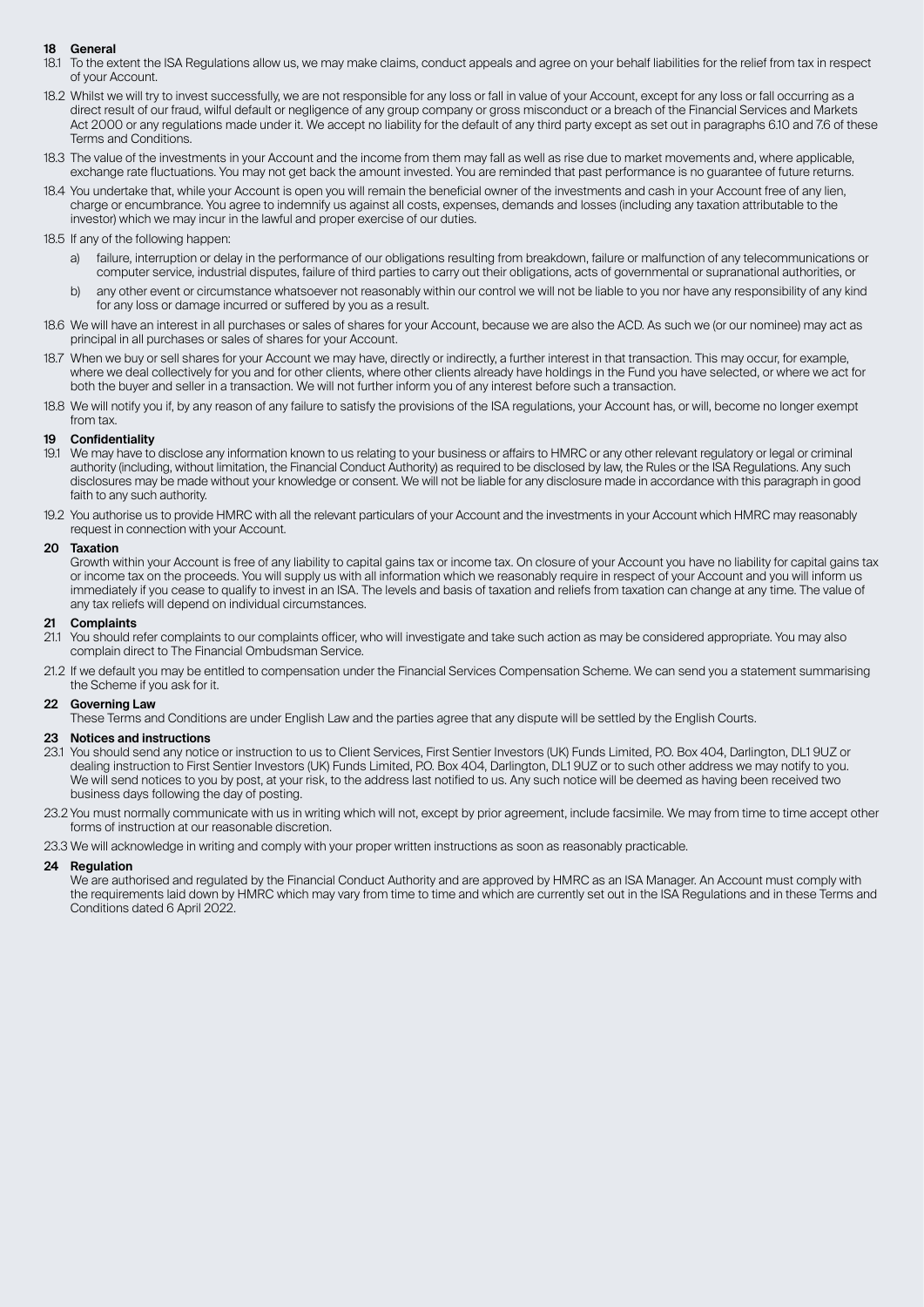# **Privacy Notice**

# **First Sentier Investors ICVC**

#### **Background**

This Notice gives information on how the First Sentier Investors (UK) group of companies collect, use and protect the personal data held about investors. **Information about us**

References in this Notice to First Sentier Investors (UK) will include the following companies:

#### **First Sentier Investors ICVC\***

**First Sentier Investors (UK) Funds Limited\*** 

(together **"we"**, **"us"** or **"our"**)

\*Authorised and regulated by the Financial Conduct Authority of the United Kingdom.

#### **Information we may collect**

First Sentier Investors (UK) collects from time to time, personal data on investors from a number of sources, including from: investor application forms; other First Sentier Investors (UK) forms (including website forms); correspondence, conversations with clients, advisers, intermediaries; business cards; third party service providers to our funds (for example, transfer agents, administrators, distributors, custodians, paying agents); client advisers; other third parties; and from public sources. This information may be collected directly from investors or indirectly from third parties, as follows:

#### **From you**

We may collect from you and process the following personal data:

• Your name; address (including proof of name and address); photo identification; contact details both personal and work (for example, your email and phone numbers); job title and company; nationality; citizenship; tax residency; date of birth; passport details; national insurance number and other tax details; adviser details; investment details; banking details; signed contracts with you; business cards, contact sheets and biographies; financial dealings; family connections; details of your company's directors, secretaries, authorised signatories and identification documents; details of any complaints made; data received from due diligence activities (such as anti-money laundering, politically exposed persons and sanctions checks); responses to surveys and competitions; fraud enquiries (for example, information from police reports); images captured by CCTV cameras on our premises; recordings of telephone conversations and electronic communications with our staff.

#### **From third parties**

We may collect personal data about you from third parties in particular:

- **• Third party service providers to our funds** (for example, transfer agents, registrars, administrators, distributors, custodians and paying agents) information received includes personal details of investors obtained from fund application forms such as: name; address; contact details; nationality; national insurance number; date of birth; tax residency; adviser details; investment details; bank account details.
- **• Your advisers (including independent financial advisers) –** information received may include your name, address, gender, date of birth; bank details.
- **• Our vendors** such as Experian and World-Check information received includes the results of "Know Your Client", anti-money laundering, politically exposed persons and sanctions checks.
- **• Publically available sources** such as MandateWire and LinkedIn information available includes contact details of institutional investors (MandateWire) and details of job title, company, former employers and roles, and connections (LinkedIn).

#### **How we will use the information we collect**

The information we collect and use will depend on the nature of our business relationship with you, as follows:

- In relation to **prospective investors**, we may process personal data for identification purposes (prior to becoming an investor in our funds ), for the purposes of anti-money laundering, counter terrorist financing, suitability and appropriateness assessments, "Know Your Client" and credit-worthiness checks, and for any other applicable legal or regulatory reasons. Failure to provide relevant information will mean that we will not be able to on-board a potential investor.
- In relation to **investors in our funds**, we may process information collected for the purpose of account administration and other general business purposes (for example, for processing subscriptions and investments; maintaining the share register of investors, carrying out investor instructions; handling any complaints and enquiries; sending investor communications, including financial reports, valuations, corporate actions). In addition, in order to comply with regulatory obligations, we may collect and disclose certain information about our investors and certain related persons and their investments to HM Revenue & Customs and/or other relevant tax authorities overseas.
- We may from time to time process personal data of **investors** to comply with legal and regulatory requirements impacting our business. In particular, we may need in the context of our business: to obtain legal advice on legal and regulatory requirements; to report to relevant regulators; to comply with market opening and registration requirements in the conduct of our business.
- In relation to **intermediaries who introduce investors into our funds** (such as distributors, platforms and independent financial advisers), we may process personal data to conduct market research, gauge product sales or product performance or assess the creditworthiness of intermediaries. In addition, we may process the personal data of investors introduced to our funds, as outlined above.
- **• onitoring purposes:** we may process personal data to analyse the performance of IT systems, monitor usage of resources and systems and to improve products, services and usability of our technology platform, including telephone calls and electronic communications with our staff which may be recorded for the purposes of retaining a record of communications, in the interests of security, for training and compliance monitoring purposes and/or to comply with legal or regulatory obligations.
- **• Where you have provided your consent, we may process your personal data for the purposes of informing you (for example, by telephone, mail and email) about other products and services available from the First Sentier Investors (UK) group of companies and of marketing campaigns and event invitations.**

We are entitled to use your personal data in these ways because:

- $\triangleright$  We have legal and regulatory obligations that we have to discharge;
- ➢ We may need to in order to establish, exercise or defend our legal rights or for the purpose of legal proceedings;
- ➢ The use of your personal data as described is necessary for our legitimate business interests (or the legitimate interests of one or more of our affiliates);
- $\triangleright$  The use of your personal data is necessary for the performance of a contract with you;
- ➢ You have provided your consent to us processing your personal data (other than for marketing purposes); or
- You have provided your consent to us processing your personal data for the purposes of informing you (for example, by telephone, mail or email) about other products and services available from the First Sentier Investors (UK) group of companies and of marketing campaigns and event invitations.